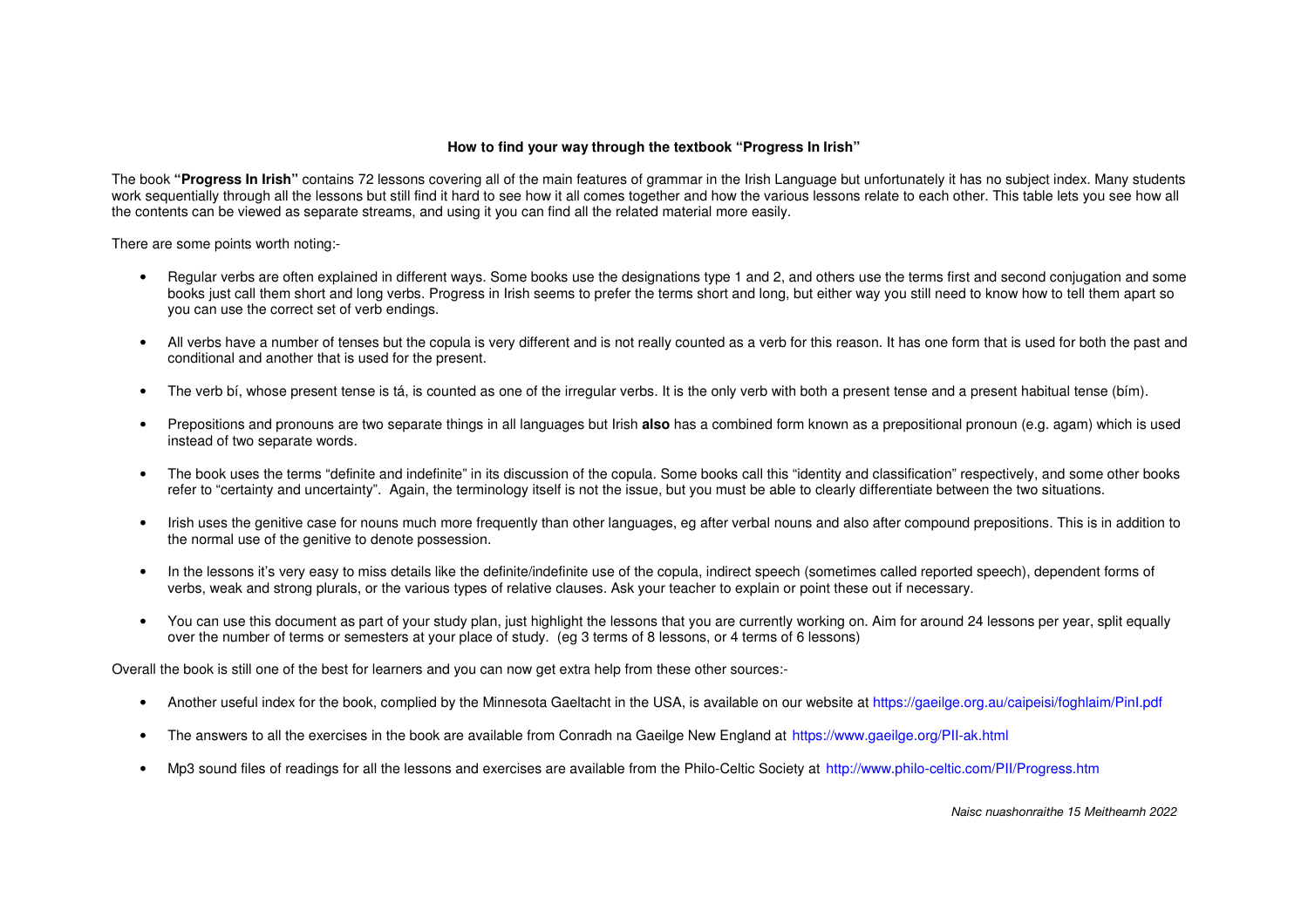|                 | <b>Adjectives</b>                       | <b>Nouns</b>                                 | <b>Regular verbs</b>                           | <b>Irregular verbs</b>   | The copula | <b>Prepositions &amp;</b><br>pronouns             | Other points of<br>grammar    |
|-----------------|-----------------------------------------|----------------------------------------------|------------------------------------------------|--------------------------|------------|---------------------------------------------------|-------------------------------|
| $\overline{1}$  |                                         |                                              | $Ag + verbal$ noun                             | Present tense (of bí)    |            |                                                   | Basic word order              |
| $\overline{2}$  | Adjective used as a<br>predicate        |                                              |                                                | Present tense (of bí)    |            |                                                   |                               |
| 3               | Verbal adjectives                       |                                              |                                                | Present tense (of bí)    |            |                                                   |                               |
| $\overline{4}$  |                                         |                                              | $Ag + verbal$ noun                             | Negative statements      |            |                                                   |                               |
| $\overline{5}$  |                                         |                                              |                                                |                          |            | $Ag + pronom$ used to<br>express possession       | No indefinite article         |
| 6               | Adjective follows the<br>noun           |                                              |                                                |                          |            |                                                   | Colours                       |
| $\overline{7}$  |                                         |                                              | Imperatives (singular)<br>List of common verbs |                          |            |                                                   |                               |
| 8               |                                         |                                              |                                                | Past tense (of bí)       |            | i (sa)                                            |                               |
| $\overline{9}$  |                                         |                                              |                                                | Future tense (of bí)     |            |                                                   | Days of the week              |
| 10              |                                         |                                              | Present tense                                  |                          |            |                                                   |                               |
| $\overline{11}$ |                                         |                                              |                                                |                          |            |                                                   | Numbers, time, clock          |
| 12              |                                         |                                              | Present tense                                  |                          |            |                                                   |                               |
| 13              |                                         |                                              | Past tense                                     |                          |            |                                                   |                               |
| 14              |                                         |                                              |                                                |                          |            | $Ar + pronoun$                                    | Possessives - singular        |
| 15              |                                         |                                              |                                                |                          |            | $Le + pronom$<br>and used to express<br>ownership |                               |
| 16              |                                         |                                              | Future tense                                   | Future tense             |            |                                                   |                               |
| $\overline{17}$ |                                         |                                              |                                                |                          |            | $ar$ an + eclipsis<br>(aka dative case)           | Possessives -plural           |
| 18              |                                         |                                              |                                                |                          |            |                                                   | Táim i mo<br>Yes / no replies |
| 19              |                                         |                                              | xhas doney                                     |                          |            |                                                   |                               |
| 20              |                                         |                                              |                                                | Present habitual (of bí) |            |                                                   |                               |
| 21              |                                         |                                              |                                                | Past tense               |            |                                                   |                               |
| 22              |                                         |                                              |                                                | Past tense (negative)    |            |                                                   |                               |
| 23              |                                         | Some examples of<br>plurals                  |                                                |                          |            |                                                   |                               |
| 24              | Effect of noun plurals on<br>adjectives | Some examples of<br>plurals                  |                                                |                          |            |                                                   |                               |
| 25              |                                         |                                              |                                                | Future tense             |            |                                                   |                               |
| 26              | Effect of noun gender on<br>adjectives  | Effect of article with<br>masc and fem nouns |                                                |                          |            |                                                   |                               |
| 27              |                                         |                                              |                                                | Present tense            |            |                                                   |                               |
| 28              |                                         |                                              | Imperatives (singular)                         | Imperatives (singular)   |            |                                                   | Greetings / replies           |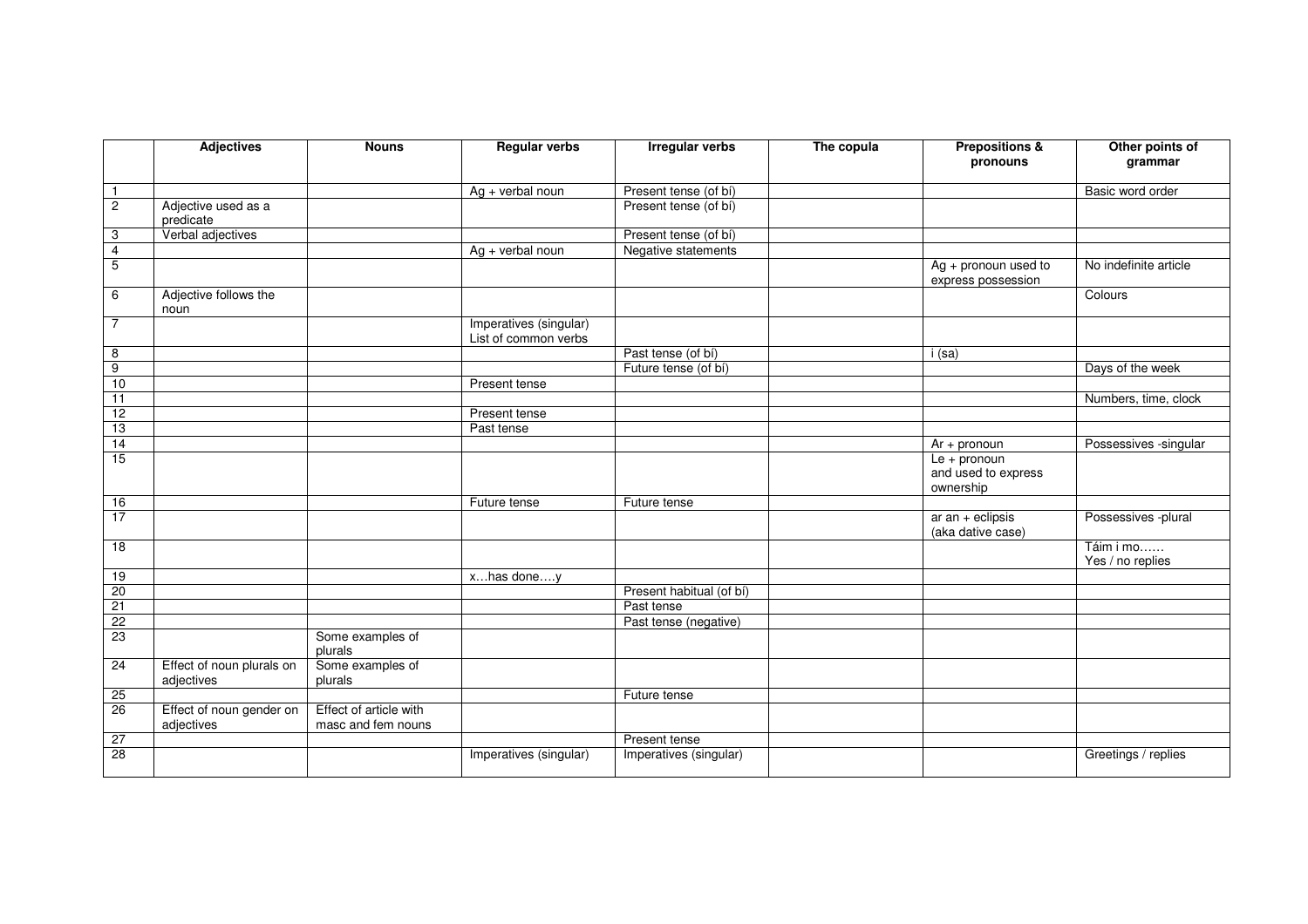|                 | <b>Adjectives</b>                  | <b>Nouns</b>                                     | <b>Regular verbs</b>                 | <b>Irregular verbs</b>                      | The copula                               | <b>Prepositions &amp;</b><br>pronouns | Other points of<br>grammar                                     |
|-----------------|------------------------------------|--------------------------------------------------|--------------------------------------|---------------------------------------------|------------------------------------------|---------------------------------------|----------------------------------------------------------------|
| 29              |                                    |                                                  | The imperative<br>(singular+plural)  |                                             |                                          |                                       | Greetings / replies                                            |
| 30              |                                    |                                                  |                                      | Bí vs. copula                               | Bí vs. copula                            | Emphatic pronouns                     |                                                                |
| 31              |                                    |                                                  |                                      |                                             |                                          | $Do + pronoun$                        |                                                                |
| $\overline{32}$ |                                    |                                                  |                                      |                                             |                                          | $De + pronoun$                        | Two verbs "to ask"                                             |
| 33              |                                    |                                                  |                                      |                                             | Definite & indefinite                    |                                       | Possessives when used<br>before vowels                         |
| 34              | Comparative forms of<br>adjectives |                                                  |                                      |                                             | Copula in comparisons<br>(present tense) |                                       | Chomh  le                                                      |
| 35              |                                    |                                                  | Indirect speech<br>Go / nach         | Indirect speech<br>Go / nach                |                                          |                                       |                                                                |
| 36              |                                    |                                                  | Future tense with<br>indirect speech | Future tense with<br>indirect speech        |                                          |                                       |                                                                |
| 37              |                                    |                                                  |                                      |                                             |                                          | Chuig, faoi, roimh, 6 +<br>pronoun    |                                                                |
| 38              |                                    |                                                  | Conditional                          | Conditional (of bí)                         |                                          |                                       |                                                                |
| 39              |                                    |                                                  |                                      | Conditional of the other<br>irregular verbs |                                          |                                       | Arsa, ar used when<br>quoting exact words                      |
| 40              |                                    |                                                  | Past tense with indirect<br>speech   | Past tense with indirect<br>speech          |                                          |                                       |                                                                |
| 41              |                                    |                                                  | Verbal nouns                         |                                             |                                          |                                       | Transitive vs intransitive<br>usage of verbs and word<br>order |
| 42              |                                    |                                                  |                                      |                                             | Indirect speech<br>(indefinite)          |                                       |                                                                |
| 43              |                                    |                                                  |                                      |                                             | Indirect speech<br>(definite)            |                                       | Changed word order                                             |
| 44              |                                    |                                                  |                                      |                                             |                                          |                                       | Counting, months, days,<br>time<br>$Go + adjective$            |
| 45              |                                    |                                                  | Past habitual tense                  | Past habitual tense                         |                                          |                                       |                                                                |
| 46              |                                    | Introduction to cases<br>Fourth declension nouns |                                      |                                             |                                          |                                       |                                                                |
| 47              |                                    | The article when used<br>before nouns            |                                      |                                             |                                          |                                       | Sa / sna / leis                                                |
| 48              |                                    | First declension nouns                           |                                      |                                             |                                          |                                       |                                                                |
| 49              |                                    | Verbal nouns                                     | Verbal nouns                         |                                             |                                          |                                       | Verbal nouns are<br>followed by genitive                       |
| 50              |                                    | Second declension<br>nouns                       |                                      |                                             |                                          | Some compound<br>prepositions         | Compound prepositions<br>are followed by genitive              |